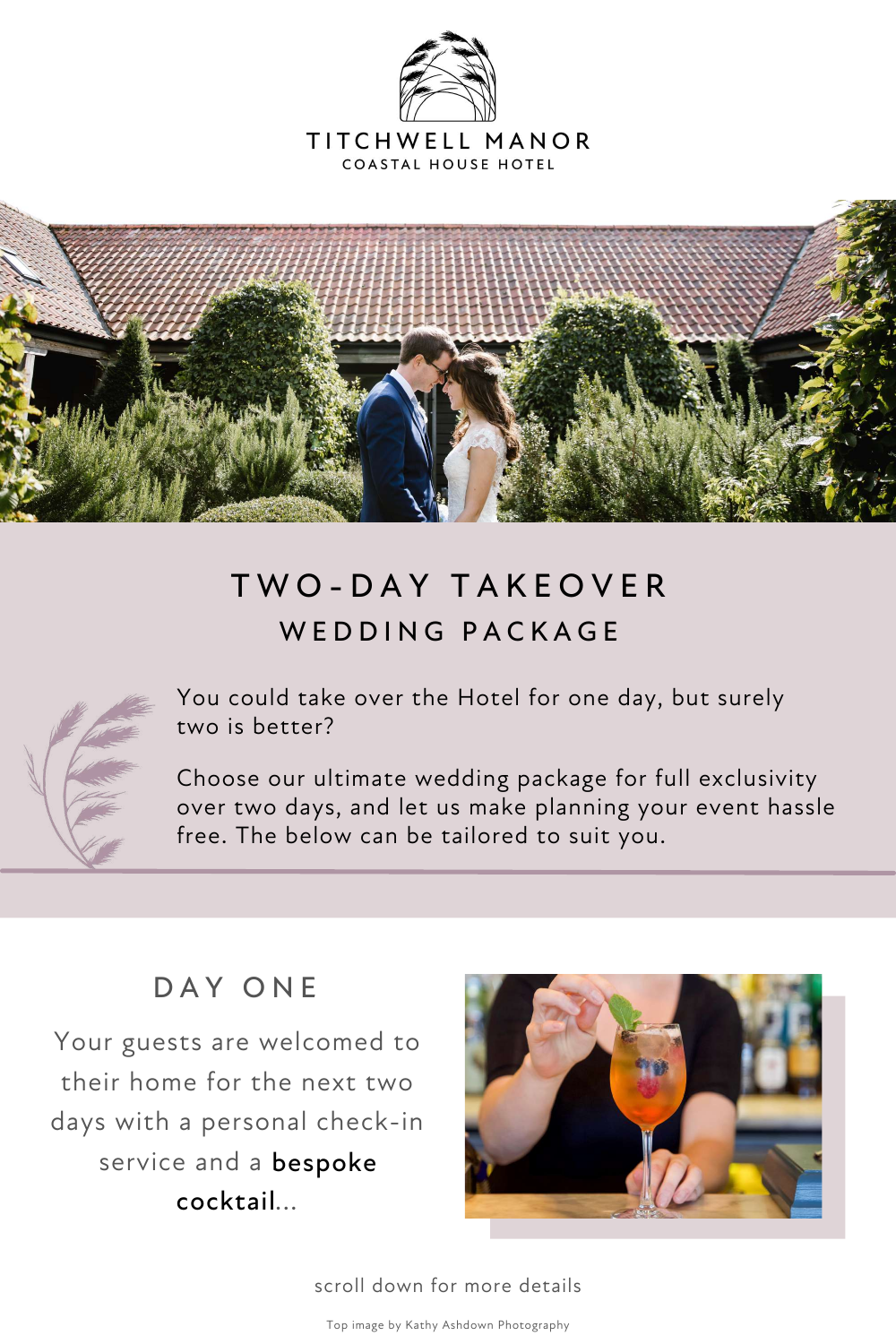With preferential rates, preferential rates everyone can relax in their individually designed bedrooms, with some guests bedrooms able to sink into their private hot tub under the stars...







DAY IWO



Catch up with friends and family ahead of the busy day over a relaxed welcome dinner with a selection of grazing food...

Guests will begin the day with a traditional Titchwell breakfast, before getting breakfastready for the celebrations ahead...

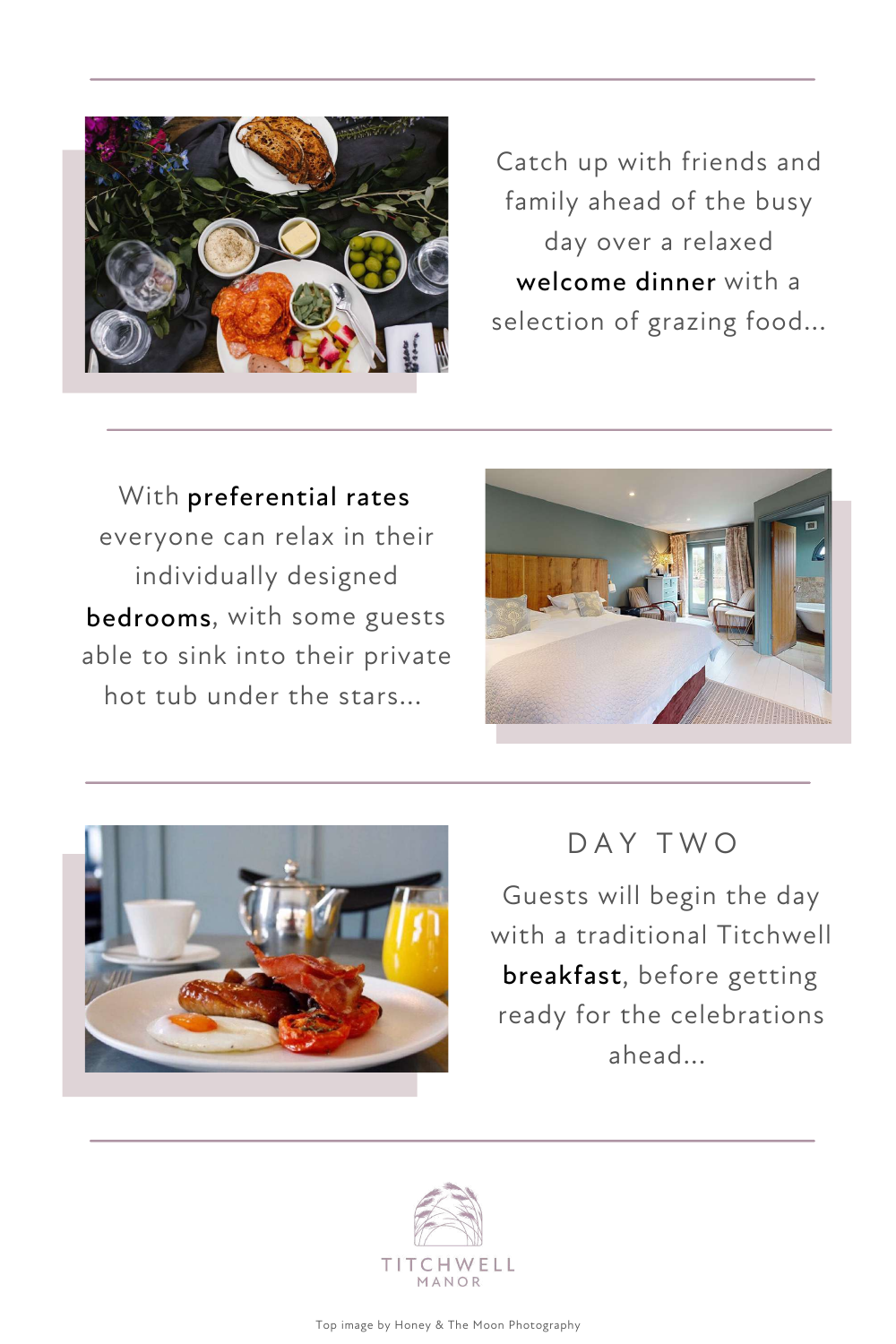Ceremony image by Honey & The Moon Photography, bus image by ICEY Photography



With a choice of romantic ceremony settings both ceremony inside and outside, guests will take their seats to witness your 'I do's'...

All aboard the big red bus which will transport everyone to the beach for iconic photographs, before heading back to the hotel for Champagne, a selection of canapés, and a garden game to enjoy...





It's time for your bespoke three course wedding breakfast course weddingbreakfast.

Designed by you with our Head Chef at your menu tasting, your guests will dine with half a half a bottle of wine included... bottle of wine

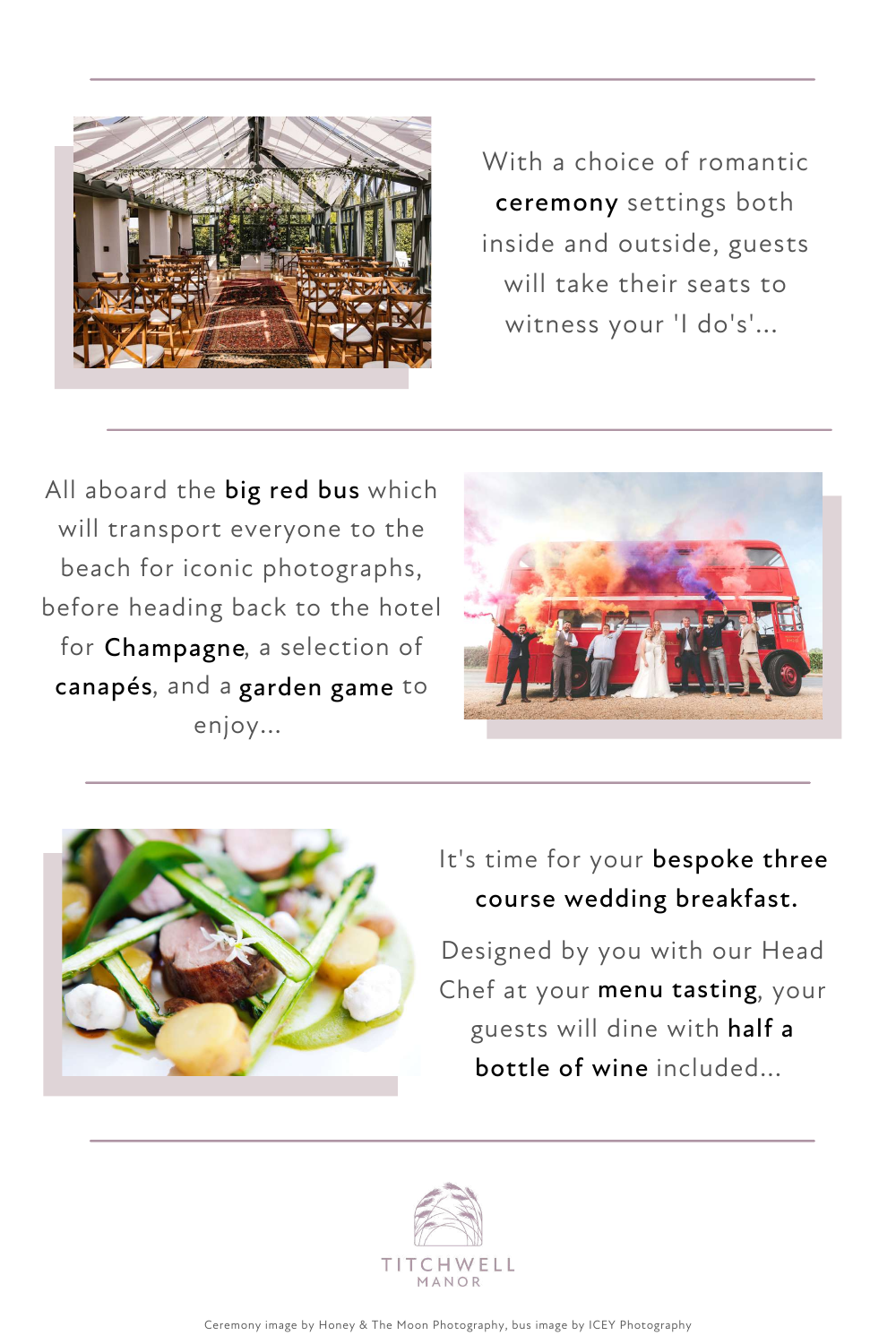Let the party begin with Titchwell's resident DJ, and make memories with a Photo-Booth. Watch the sunset over the coast whilst tucking into fish and chips, fish and chips and dance until midnight...





### D A Y T H R E E

With preferential rates, preferential rates guests can thoroughly enjoy the wedding knowing that their boutique accommodation is on-site... accommodation







Guests reunite in the Conservatory for **breakfast**, alongside Bloody Mary cocktails. It's then time to check-out and say farewells.